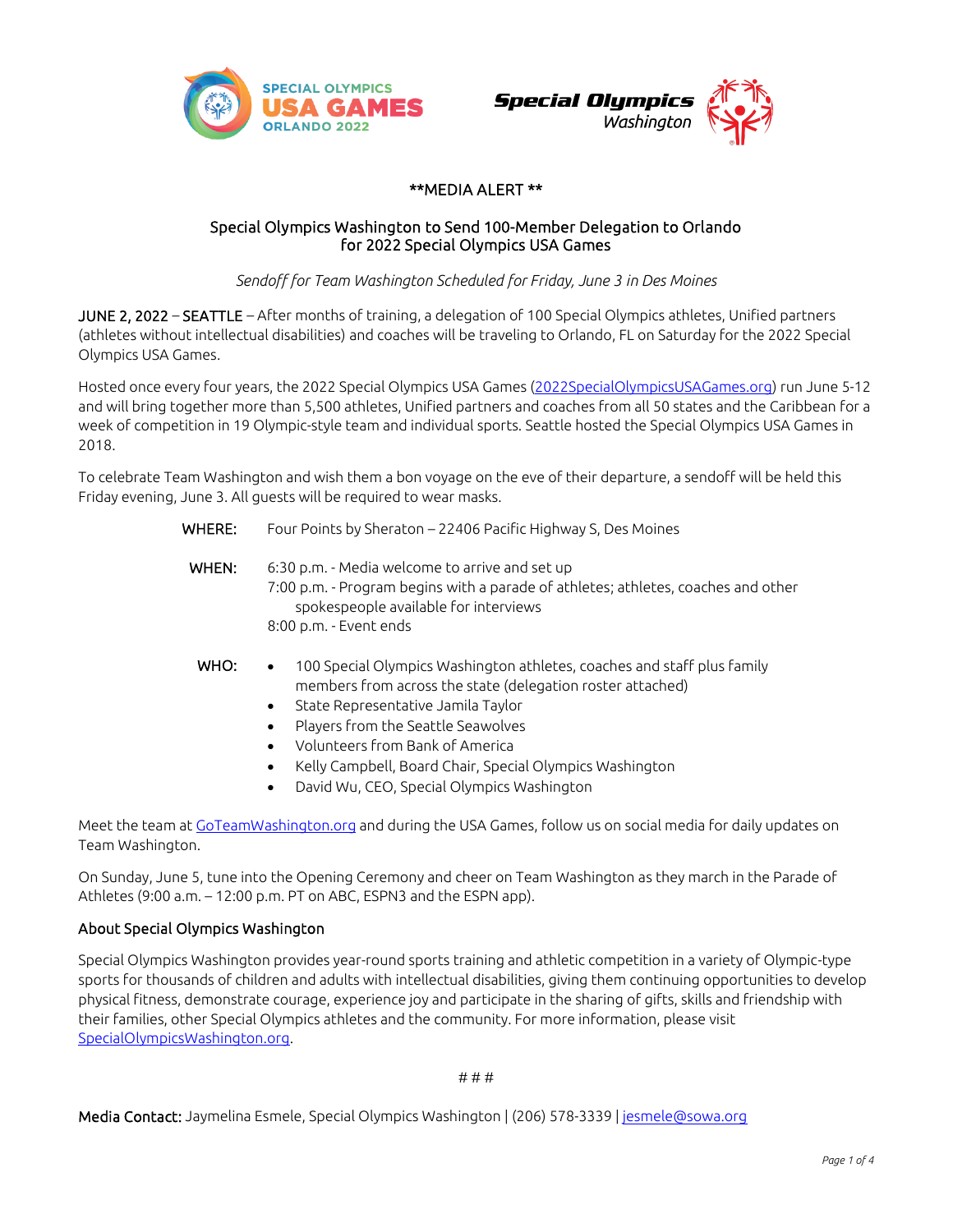



# Team Washington Roster

# [GoTeamWashington.org](https://goteamwashington.org/)

| <b>First Name</b> | Last Name    | Sport             | Role                            | Hometown             |
|-------------------|--------------|-------------------|---------------------------------|----------------------|
| Joel              | Adams        | Soccer            | Athlete                         | Port Orchard         |
| Nick              | Asby         | Flag Football     | Coach                           | Federal Way          |
| Jagateshwar       | <b>Bains</b> | Flag Football     | Unified Partner                 | Okanogan             |
| Jasmair           | <b>Bains</b> | Flag Football     | Unified Partner                 | Okanogan             |
| Stephen           | Barkholz     | Bowling           | Athlete                         | Darrington           |
| Nicole            | Becker       | Swimming          | Coach                           | Bothell              |
| Elizabeth         | Bedell       | Bowling           | Athlete                         | Maple Valley         |
| Gregory           | Berg         | Bowling           | Athlete                         | Kennewick            |
| Andrew            | Bishop       | Basketball        | Athlete                         | Mukilteo             |
| Tyler             | <b>Bjork</b> | Staff             | Assistant Head of<br>Delegation | Des Moines           |
| Gina              | Boyle        | Soccer            | Athlete                         | Port Orchard         |
| TyAnna            | Brandley     | Competitive Cheer | Athlete                         | Puyallup             |
| Grant             | Brickbealer  | Volleyball        | Athlete                         | Lynden               |
| Daniel            | <b>Brito</b> | Volleyball        | Athlete                         | Bow                  |
| Erika             | <b>Burk</b>  | Powerlifting      | Athlete                         | Everett              |
| Lucy              | Capron       | Volleyball        | Coach                           | Bow                  |
| Emily             | Carter       | Medical Staff     | Medical Staff                   | Seattle              |
| Jake              | Cheff        | Basketball        | Unified Partner                 | Lynnwood             |
| Amy               | Cheng        | Powerlifting      | Head Coach                      | <b>Brush Prairie</b> |
| Brittney          | Chiasson     | Competitive Cheer | Unified Partner                 | Lacey                |
| Haaland           | Christiansen | Basketball        | Athlete                         | Lynnwood             |
| Kristie           | Clark        | Golf              | Athlete                         | Everett              |
| Peter             | Condon       | Golf              | Athlete                         | Spokane              |
| Stacey            | Conser       | Volleyball        | Athlete                         | Lynnwood             |
| Stephanie         | Critchell    | Swimming          | Head Coach                      | East Wenatchee       |
| lan               | Dews         | Bocce             | Athlete                         | Seattle              |
| Jacquelyn         | Diaz         | Bocce             | Athlete                         | Oak Harbor           |
| Karen             | Elliott      | Competitive Cheer | Head Coach                      | Steilacoom           |
| Samantha          | Elliott      | Competitive Cheer | Athlete                         | Steilacoom           |
| Christina         | Evenhuis     | Competitive Cheer | Unified Partner                 | Olympia              |
| Kailee            | Gallagher    | Basketball        | Unified Partner                 | Mukilteo             |
| Kenneth "Randy"   | Geoghegan    | Volleyball        | Head Coach                      | Burlington           |
| Kevin             | Geoghegan    | Volleyball        | Athlete                         | Burlington           |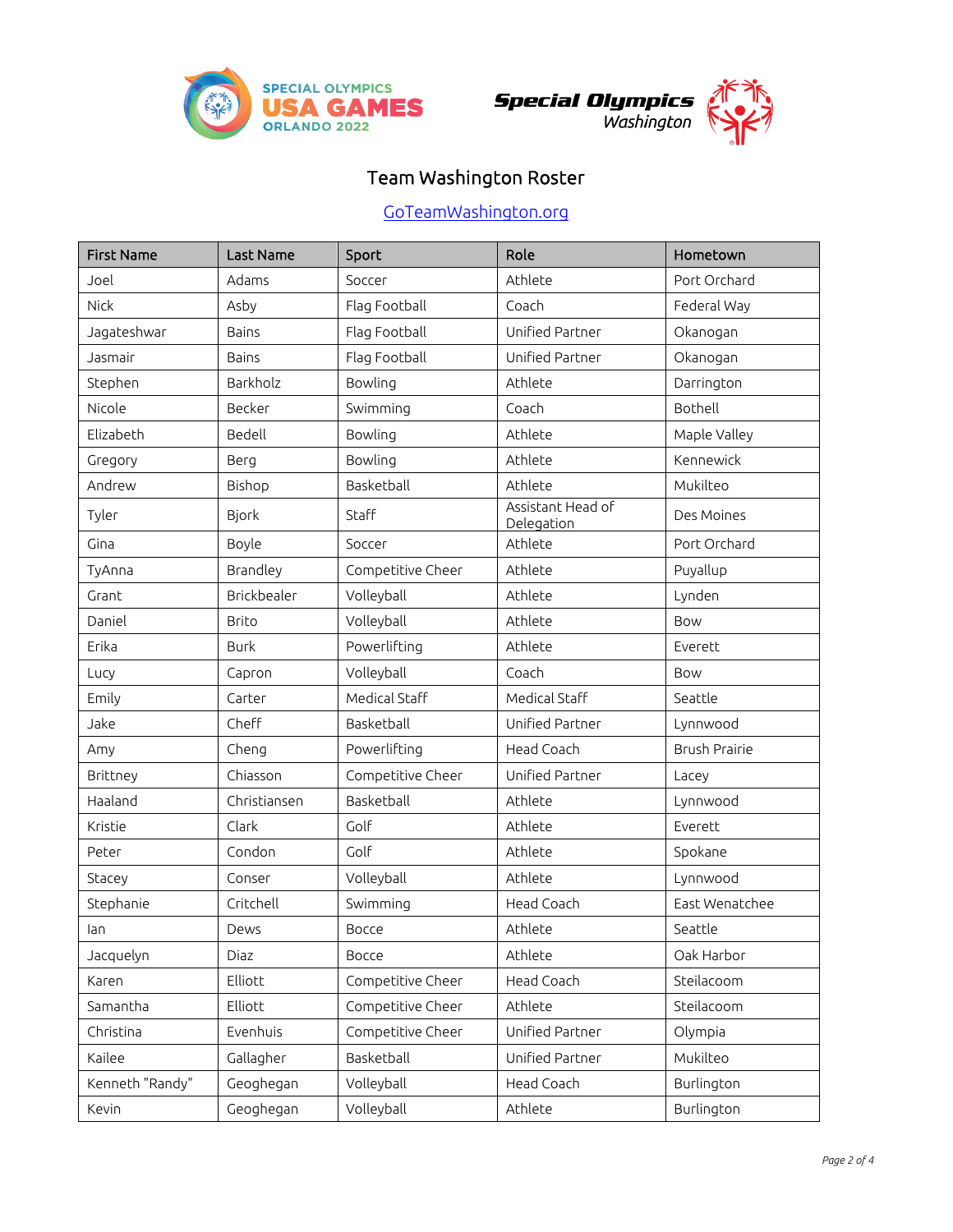





| <b>First Name</b> | Last Name      | Sport                          | Role                           | Hometown                    |
|-------------------|----------------|--------------------------------|--------------------------------|-----------------------------|
| Jayce             | Goodpaster     | Youth Leadership<br>Experience | Youth Leadership<br>Experience | <b>Buckley</b>              |
| Madison           | Goverde        | Staff                          | Head of Delegation             | Lake Stevens                |
| Benjamin          | Gregory        | Athletics                      | Athlete                        | Olympia                     |
| Danielle          | Haag           | Athletics                      | Athlete                        | Puyallup                    |
| Nyah              | Hart           | Competitive Cheer              | Unified Partner                | Olympia                     |
| Turrean           | Hatzenbeler    | Flag Football                  | Athlete                        | Seattle                     |
| Truman            | Hobbs          | Swimming                       | Athlete                        | Lake Stevens                |
| Nicholas          | Hollands       | Volleyball                     | Athlete                        | Sedro-Woolley               |
| Rachel            | Hunter         | Flag Football                  | Coach                          | Des Moines                  |
| Jimmie            | Hutchins       | Soccer                         | Athlete                        | Bremerton                   |
| Jocelyn           | Iwaniec        | Soccer                         | Athlete                        | Port Orchard                |
| Kaleb             | Jersey         | Youth Leadership<br>Experience | Youth Leadership<br>Experience | Milton                      |
| Kaia              | Johnson        | Basketball                     | Unified Partner                | Mukilteo                    |
| Brayden           | Kelly          | Flag Football                  | Athlete                        | Seattle                     |
| Gregory           | Kelly          | Flag Football                  | Head Coach                     | Seattle                     |
| Benjamin          | Kennish        | Flag Football                  | Athlete                        | Auburn                      |
| Austin            | Kim            | Basketball                     | Athlete                        | Lynnwood                    |
| Bronson           | <b>Kim</b>     | Basketball                     | Unified Partner                | Lynnwood                    |
| Seth              | Landers-Printy | Soccer                         | Athlete                        | Port Orchard                |
| Austin            | Landon         | Flag Football                  | Athlete                        | Kent                        |
| Morgan            | Larche         | Youth Ambassador<br>Program    | Staff                          | Tri-Cities                  |
| Travis            | Lillard        | Bowling                        | Head Coach                     | Marysville                  |
| Craig             | Lockard        | Athletics                      | Athlete                        | Dayton                      |
| Isaac             | Lunderville    | Bocce                          | Athlete                        | Moses Lake                  |
| Christopher       | Lyman          | Soccer                         | Athlete                        | Port Orchard                |
| Georgia           | McClaskey      | Basketball                     | Head Coach                     | Mukilteo                    |
| Doug              | McPherson      | Powerlifting                   | Athlete                        | Yacolt                      |
| Camille           | Moore          | Youth Leadership<br>Experience | Youth Leadership<br>Experience | Auburn                      |
| Marcus            | <b>Moore</b>   | Volleyball                     | Athlete                        | Mount Vernon                |
| Domanic           | Morrow         | Soccer                         | Athlete                        | Port Orchard                |
| Jake              | Moselle        | Swimming                       | Athlete                        | Clyde Hill                  |
| Alice             | Ness           | Bowling                        | Athlete                        | Moses Lake                  |
| Della             | Norton         | Athletics                      | Staff                          | Seattle                     |
| Grant             | Opland         | Staff                          | Staff                          | Colbert                     |
| Ronnie            | Papka          | Flag Football                  | Athlete                        | Seattle                     |
| Kialie            | Pogoncheff     | Competitive Cheer              | Unified Partner                | Joint Base Lewis<br>McChord |